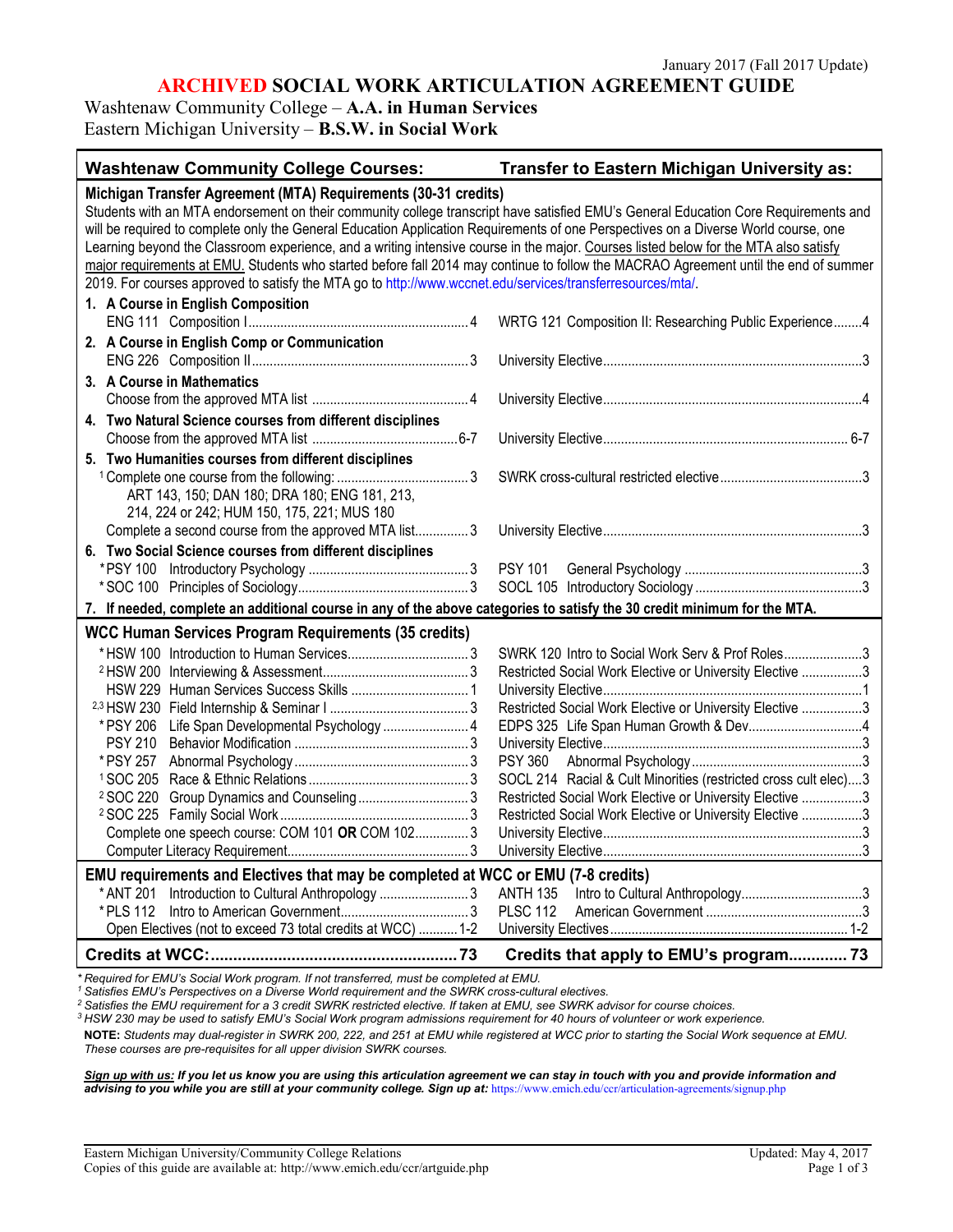# **ARCHIVED SOCIAL WORK ARTICULATION AGREEMENT GUIDE**

Washtenaw Community College – **A.A. in Human Services** Eastern Michigan University – **B.S.W. in Social Work** 

| <b>Admission Process for the Social Work</b>                                                                                                                                                                                                                                                                                                                                                                                                                                                                                                                                                                                                                                                                                                                                                                                                                                                                                                                                                                                                                                                                                                                                                                                                                                        | <b>Completion of the Social Work Program at</b>                                                                                                                                                                                                                                                                                                                                                                                                                                                                                                                                                                                                                                                                                                                                                                                                                                                                                                                                                                                                                                                                                                              |
|-------------------------------------------------------------------------------------------------------------------------------------------------------------------------------------------------------------------------------------------------------------------------------------------------------------------------------------------------------------------------------------------------------------------------------------------------------------------------------------------------------------------------------------------------------------------------------------------------------------------------------------------------------------------------------------------------------------------------------------------------------------------------------------------------------------------------------------------------------------------------------------------------------------------------------------------------------------------------------------------------------------------------------------------------------------------------------------------------------------------------------------------------------------------------------------------------------------------------------------------------------------------------------------|--------------------------------------------------------------------------------------------------------------------------------------------------------------------------------------------------------------------------------------------------------------------------------------------------------------------------------------------------------------------------------------------------------------------------------------------------------------------------------------------------------------------------------------------------------------------------------------------------------------------------------------------------------------------------------------------------------------------------------------------------------------------------------------------------------------------------------------------------------------------------------------------------------------------------------------------------------------------------------------------------------------------------------------------------------------------------------------------------------------------------------------------------------------|
| Program at Eastern Michigan University                                                                                                                                                                                                                                                                                                                                                                                                                                                                                                                                                                                                                                                                                                                                                                                                                                                                                                                                                                                                                                                                                                                                                                                                                                              | <b>Eastern Michigan University</b>                                                                                                                                                                                                                                                                                                                                                                                                                                                                                                                                                                                                                                                                                                                                                                                                                                                                                                                                                                                                                                                                                                                           |
| <b>Program Admissions Process:</b><br>The BSW Program has several admissions requirements<br>which are designed to help you to sort out whether or not<br>the social work profession is the right choice for you.<br>1. Overall GPA of 2.3 or higher at time of admission to<br><b>BSW</b> program<br>2. Submission of an application which will be distributed<br>in SWRK 251.<br>3. Completion of 40 hrs. of post-high school volunteer,<br>employment or internship experience in a human<br>service setting.<br>4. Completion of introductory social work courses:<br>SWRK 120 (HSW 100 at WCC), SWRK 200, SWRK<br>222, & SWRK 251 with grades of "C" or higher<br>5. Submission of a reflective essay completed in SWRK<br>251.<br>6. Meet with a BSW advisor to develop a Plan of Study<br>and review progress to date<br>Students may register in SWRK 200, 222 and 251 at EMU<br>while attending WCC in order to complete these courses<br>before starting the professional sequence at EMU. Students<br>receiving financial aid should contact the Financial Aid Office<br>to ask about options for financial aid as a dual-registered<br>student.<br>Enrollment in SWRK course offerings is limited. Apply to<br>EMU early and register for courses as soon as permitted. | <b>Pre-Admission Requirements</b><br>(7 credits)<br><sup>2</sup> SWRK 200<br>Human Diversity & Social Justice3<br><sup>2</sup> SWRK 222<br>Social Welfare Policies & Services3<br><sup>2,3</sup> SWRK 251<br>Self Assessment & Development 1<br><b>Major Requirements</b><br>(44 credits)<br>Theoretical Bases for Social Work Prac 3<br><b>SWRK 315</b><br><b>SWRK 317</b><br>Foundations of Social Work Practice 3<br><b>SWRK 318</b><br>Practice I – Skill Integration Seminar 1<br>SWRK 319W Writing for Agency Practice3<br><sup>1</sup> SWRK 350L2 Generalist SW Pract: Orgs & Communities 3<br><b>SWRK 405</b><br>Analysis & Change of Soc Welfare Policy3<br><b>SWRK 408</b><br>Generalist SW Pract: Individuals & Fam  3<br><b>SWRK 409</b><br>Generalist SW Pract: Groups3<br>Social Work Evaluation & Research 4<br><b>SWRK 430</b><br><b>SWRK 450</b><br>Social Work Practice wi Women & Girls3<br><b>SWRK 451</b><br>Social Work Practice wi People of Color3<br>Minimum Credits to Graduate:  124<br>Note: If fewer than 73 credits are transferred, additional credits must be<br>completed at EMU to bring the program total to 124 credits. |

*<sup>1</sup> Satisfies the Learning beyond the Classroom general education requirement.*

*2Students may concurrently register in SWRK 200, 222 and 251 at EMU while attending WCC; or take during the spring/summer semester prior to starting the Social Work sequence at EMU. These courses are pre-requisites for all upper division SWRK courses. 3Students will apply for admission to the Social Work program while enrolled in SWRK 251*

**NOTE:** Students in this program are granted a waiver of the University requirement that students may not earn "more than 60 credit hours in one subject area (prefix)." **Students in this program may earn up to (but not exceed) 60 hours in** "SWRK" credit towards graduation. Only "SWRK" courses taken at EMU will count towards the 60 hour requirement.